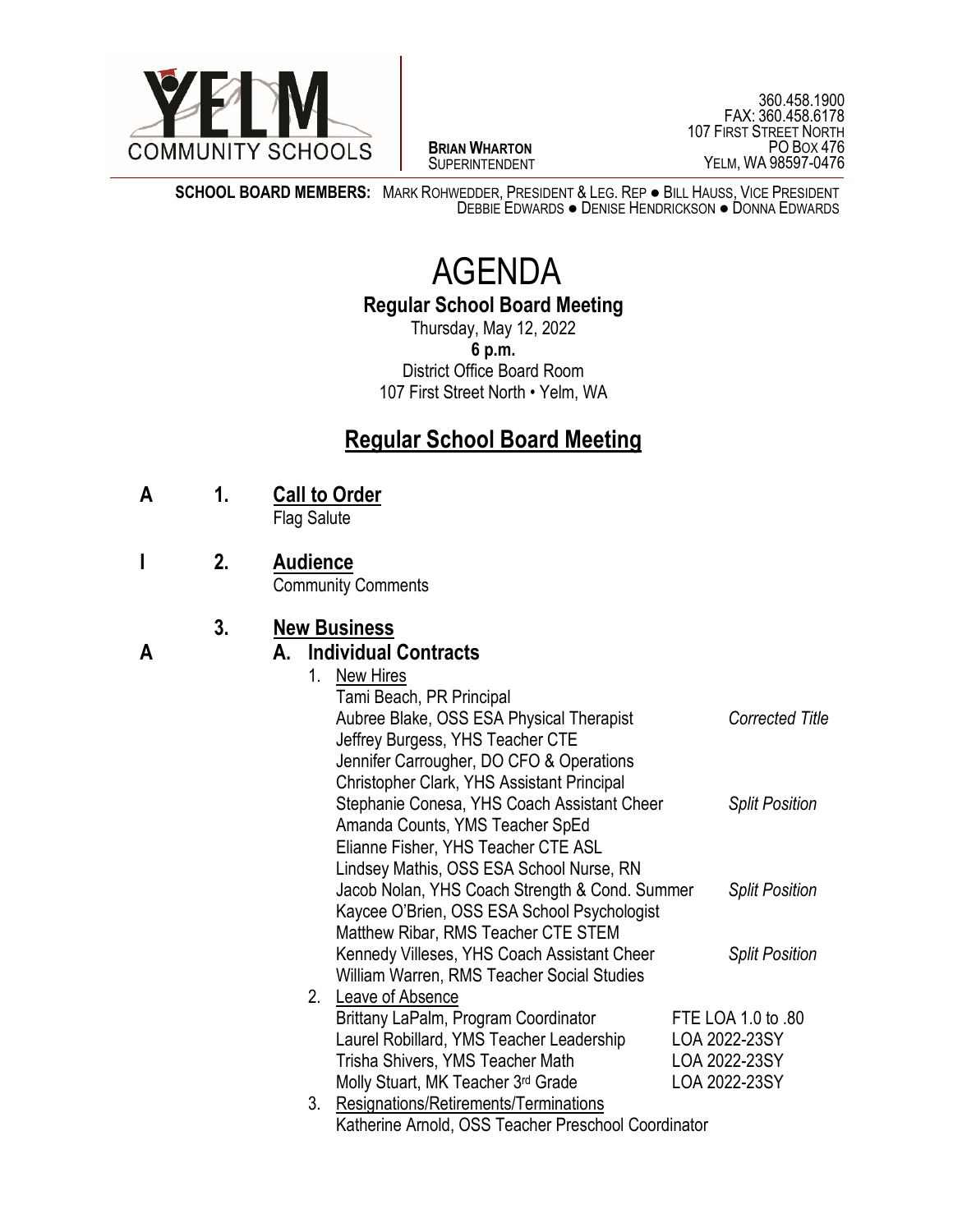William Benbrook, YHS Coach Strength & Cond. Summer Randy Dunn, Facilities Custodian Floating Cassandra Garrison, YHS Teacher ELA Dawn Hart, Food Service Satellite Cook **Retirement** Alexandra Kimball, FS Teacher 3rd Grade Mary Larsen, YES Teacher Alt Ed. Carly Meers, MK Para IA Basic Chelsea Moses, LK Teacher SpEd Liam Near, LK & MK Teacher Music Del Sandberg, YHS Coach Assist. Boys Basketball Fatima Scotto-Rodriguez, OSS Instructional Coach EL 4. Staffing Changes Karina Alvarado, MK Teacher 5<sup>th</sup> Grade from OYO to Continuing Melissa Cleveringa, YMS Instruct. Coach to YMS Teacher Math Rebecca Fowler, YHS Tchr. SpEd to MP Tchr. SpEd Julie Harrison, Food Service Satellite Cook from PR 6.0 hr. to RMS 7.5hr. Marcie Hubbard, YHS Counselor from OYO to Continuing Hillary Hull, YHS Tchr CTE to CTE Work Based Learning Coach Jodi Jarmin, Dean of Students to MK Principal Samantha Klein, YMS Tchr-Science from OYO to Continuing Cassandra Rorie, Teacher 2nd Grade from SW to MK Evan Schultz, YMS Tchr-Social Studies from OYO to Continuing Kaitlyn Ward, Teacher 2nd. Grade from FS to SW 5. Requests for Waivers for Teaching out of Endorsement

Tara Longfellow, LK Special Education Chelsea Moses, LK Elementary Education

#### **A B. Out of District Travel**

YHS Band to Forest Grove, OR, May 26 – May 28, 2022, to attend Music in May, 8 students; 1 chaperone.

### **I 5**. **Study Session**

- A. McKenna Elementary Spotlight
- B. Interviews for Students on Governing Boards

#### **I 6. Executive Session**

To evaluate the qualifications of candidates for appointment to the school board.

### **A 7. Selection of Students on Governing Boards**

- **I 8. Board Comments**
- **I 9. Superintendent's Report**
- **I 10. Executive Session**

To review the performance of a public employee.